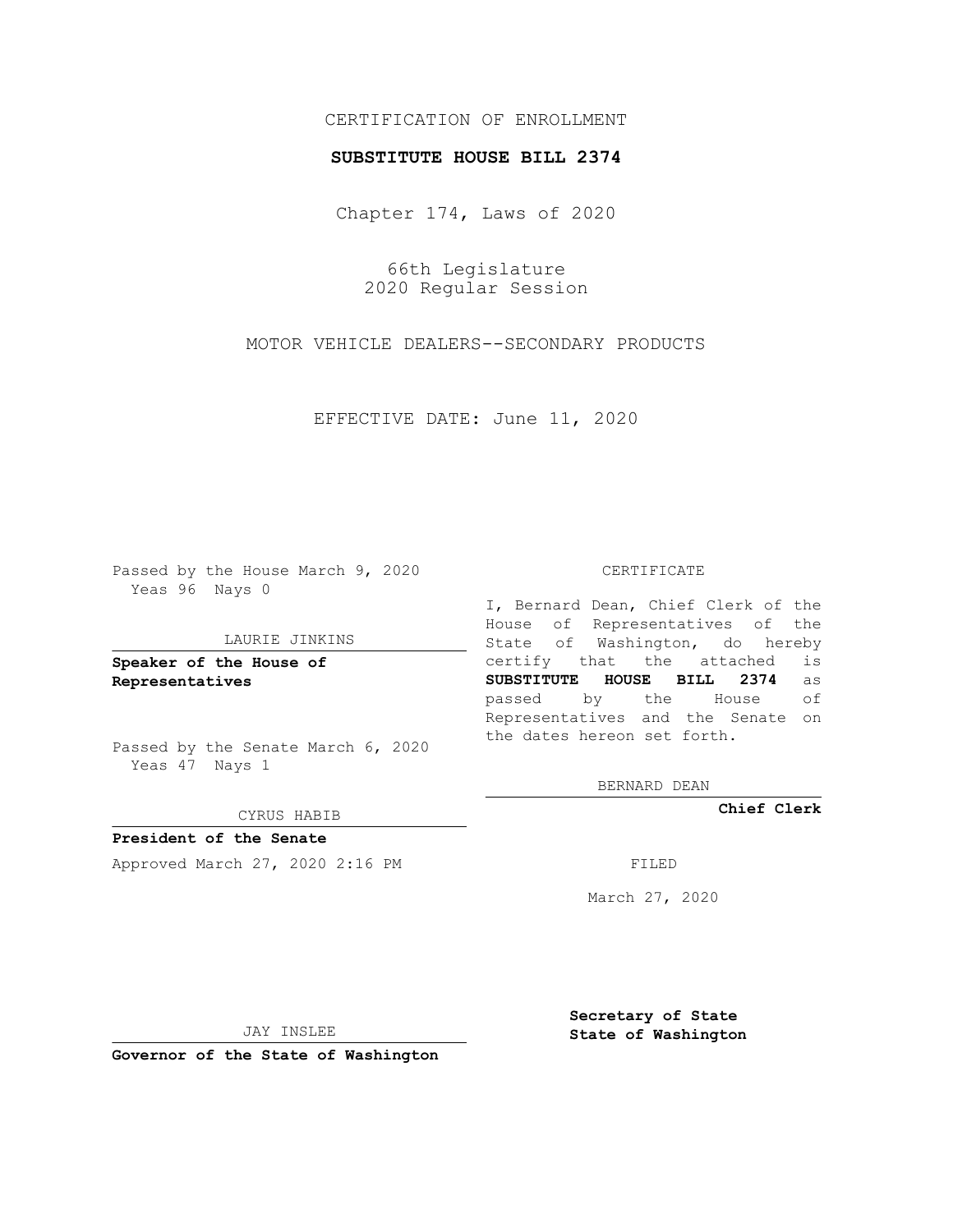## **SUBSTITUTE HOUSE BILL 2374**

AS AMENDED BY THE SENATE

Passed Legislature - 2020 Regular Session

# **State of Washington 66th Legislature 2020 Regular Session**

**By** House Consumer Protection & Business (originally sponsored by Representatives Kirby, Vick, Ryu, Barkis, Young, Wylie, Doglio, Goodman, and Pollet)

READ FIRST TIME 01/28/20.

 AN ACT Relating to preserving the ability of auto dealers to offer consumers products not supplied by an auto manufacturer; amending RCW 63.14.043; and adding a new section to chapter 46.96 4 RCW.

5 BE IT ENACTED BY THE LEGISLATURE OF THE STATE OF WASHINGTON:

6 NEW SECTION. **Sec. 1.** A new section is added to chapter 46.96 7 RCW to read as follows:

8 (1) Notwithstanding the terms of a franchise agreement, a brand 9 owner shall not directly or indirectly:

10 (a) Require a new motor vehicle dealer to offer a secondary 11 product;

12 (b) Require a new motor vehicle dealer to provide a customer with 13 a disclosure not otherwise required by law; or

- 14 (c) Prohibit a new motor vehicle dealer from offering a secondary 15 product including, but not limited to:
- 16 (i) Service contracts;
- 17 (ii) Maintenance agreements;

18 (iii) Extended warranties;

19 (iv) Protection product quarantees;

- 20 (v) Guaranteed asset protection waivers;
- 21 (vi) Insurance;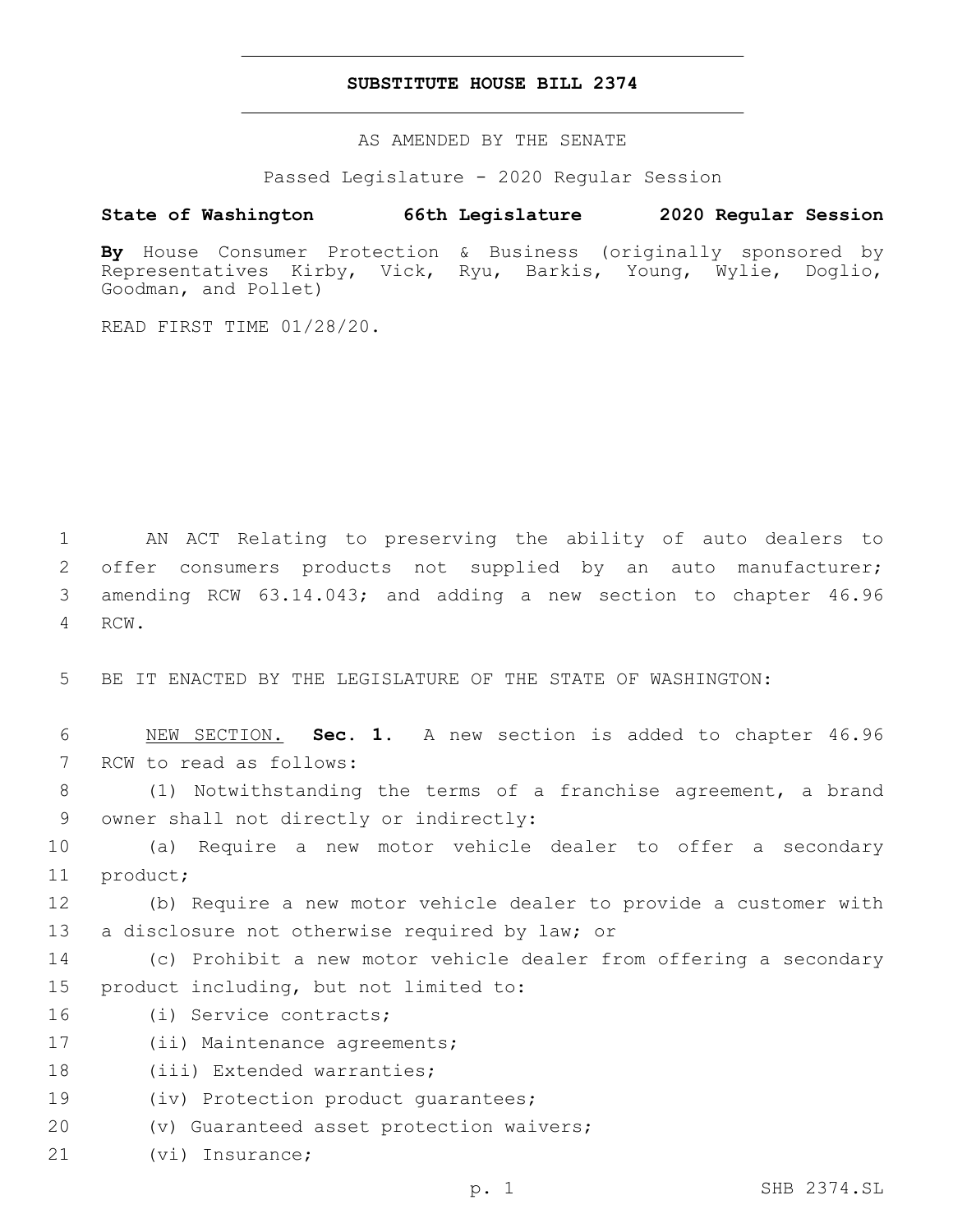- 1 (vii) Replacement parts;
- 2 (viii) Vehicle accessories;

3 (ix) Oil; or

(x) Supplies.4

 (2) It is not a violation of this section for a brand owner to offer an incentive program to new motor vehicle dealers to encourage them to sell or offer to sell a secondary product approved, endorsed, sponsored, or offered by the brand owner, provided the program does 9 not provide vehicle sales or service incentives.

 (3) It is not a violation of this section for a brand owner to prohibit a new motor vehicle dealer from using secondary products for any repair work paid for by the brand owner under the terms of a warranty, recall, service contract, extended warranty, maintenance plan, or certified preowned vehicle program established or offered by 15 the brand owner.

16 (4) For the purposes of this section:

 (a) "Brand owner" means a manufacturer, distributor, factory branch, factory representative, agent, officer, parent company, wholly or partially owned subsidiary, affiliate entity, or other person under common control with a factory, importer, or distributor.

(b) "Common control" has the same meaning as in RCW 48.31B.005.

 (c) "Customer" means the retail purchaser of a vehicle or secondary product from a new motor vehicle dealer.

 (d) "Original equipment manufacturer parts" means parts manufactured by or for a vehicle's original manufacturer or its 26 designee.

 (e) "Secondary product" means all products that are not new motor vehicles or original equipment manufacturer parts.

 **Sec. 2.** RCW 63.14.043 and 2006 c 288 s 1 are each amended to 30 read as follows:

 (1) If a retail installment contract for the purchase of a motor vehicle meets the requirements of this chapter and meets the requirements of any federal law applicable to a retail installment contract for the purchase of a motor vehicle, the retail installment contract shall be accepted for consideration by any lender, except for lenders licensed and regulated under the provisions of chapter 31.04 RCW, to whom application for credit relating to the retail 38 installment contract is made.